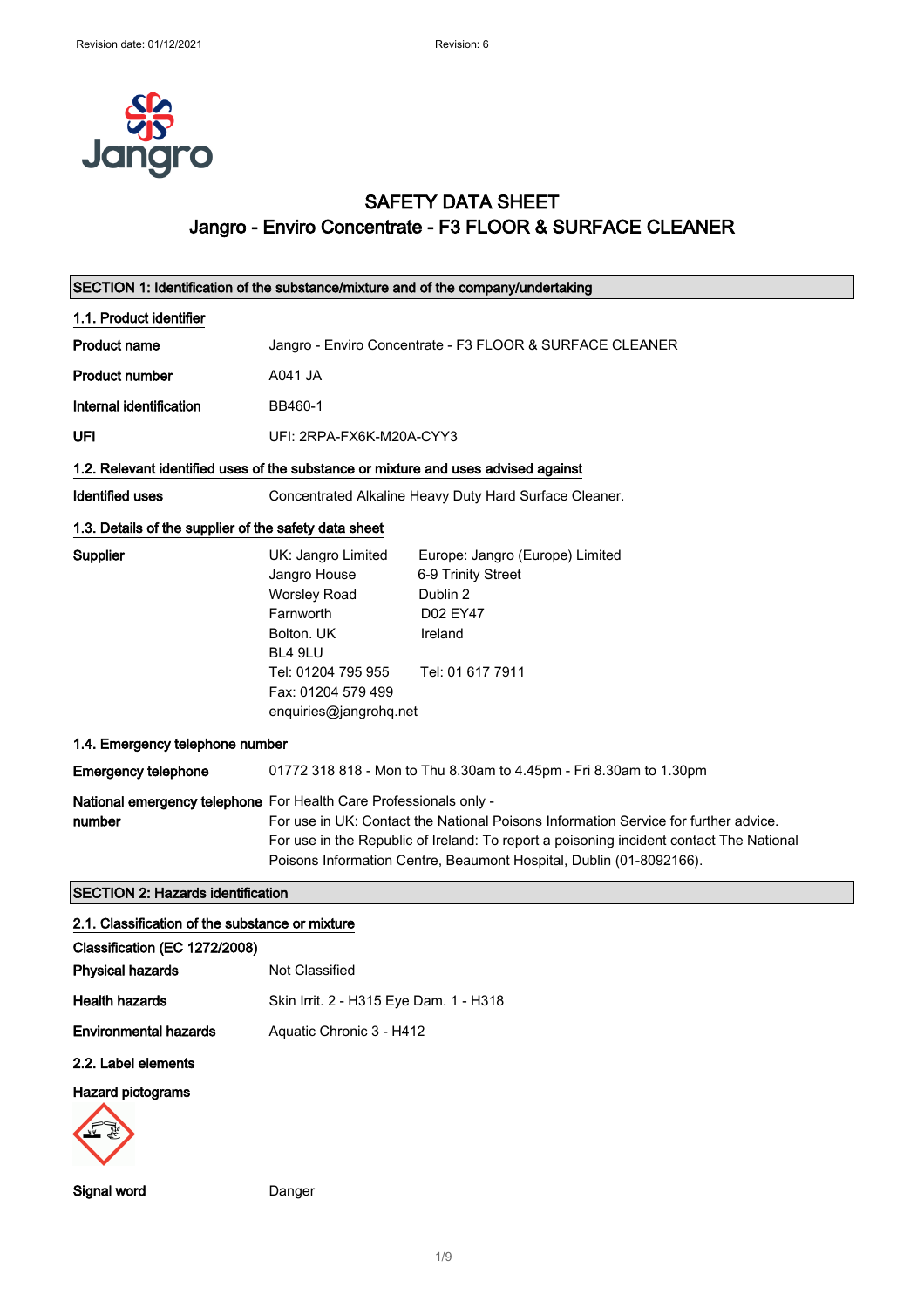| <b>Hazard statements</b>        | EUH208 Contains Hexyl Cinnamal, 4-TERTIARY-BUTYLCYCLOHEXYL ACETATE,<br>LINALOOL, Citronellol, BUTYLPHENYL METHYLPROPIONAL. May produce an allergic<br>reaction.<br>H315 Causes skin irritation.<br>H318 Causes serious eye damage.<br>H412 Harmful to aquatic life with long lasting effects.                                                                                                                                                                                                                                                                                                                  |
|---------------------------------|----------------------------------------------------------------------------------------------------------------------------------------------------------------------------------------------------------------------------------------------------------------------------------------------------------------------------------------------------------------------------------------------------------------------------------------------------------------------------------------------------------------------------------------------------------------------------------------------------------------|
| <b>Precautionary statements</b> | P <sub>102</sub> Keep out of reach of children.<br>P280 Wear protective gloves/ protective clothing/ eye protection/ face protection.<br>P301 IF SWALLOWED:<br>P313 Get medical advice/attention.<br>P302+P352 IF ON SKIN: Wash with plenty of water.<br>P332+P313 If skin irritation occurs: Get medical advice/attention.<br>P305+P351+P338 IF IN EYES: Rinse cautiously with water for several minutes. Remove<br>contact lenses, if present and easy to do. Continue rinsing.<br>P315 Get immediate medical advice/attention.<br>P501 Dispose of contents/ container in accordance with local regulations. |
| Contains                        | ALCOHOL (C9-C11) ETHOXYLATE (6EO)                                                                                                                                                                                                                                                                                                                                                                                                                                                                                                                                                                              |

#### 2.3. Other hazards

This product does not contain any substances classified as PBT or vPvB.

## SECTION 3: Composition/information on ingredients

#### 3.2. Mixtures

# ALCOHOL (C9-C11) ETHOXYLATE (6EO) 5-10% (SECONDENSIDE SUPPORTIVATION CONTINUES AND SUPPORTIVATE SUPPORTIVATE

CAS number: 68439-46-3

Alternative CAS No 68439-45-2

## Classification

Acute Tox. 4 - H302 Eye Dam. 1 - H318

#### 2-AMINOETHANOL 1-3%

CAS number: 141-43-5 EC number: 205-483-3 REACH registration number: 01- 2119486455-28

Spec Conc Limits :- STOT SE 3 (H335) ≥ 5%

#### **Classification**

Acute Tox. 4 - H302 Acute Tox. 4 - H312 Acute Tox. 4 - H332 Skin Corr. 1B - H314 Eye Dam. 1 - H318 STOT SE 3 - H335 Aquatic Chronic 3 - H412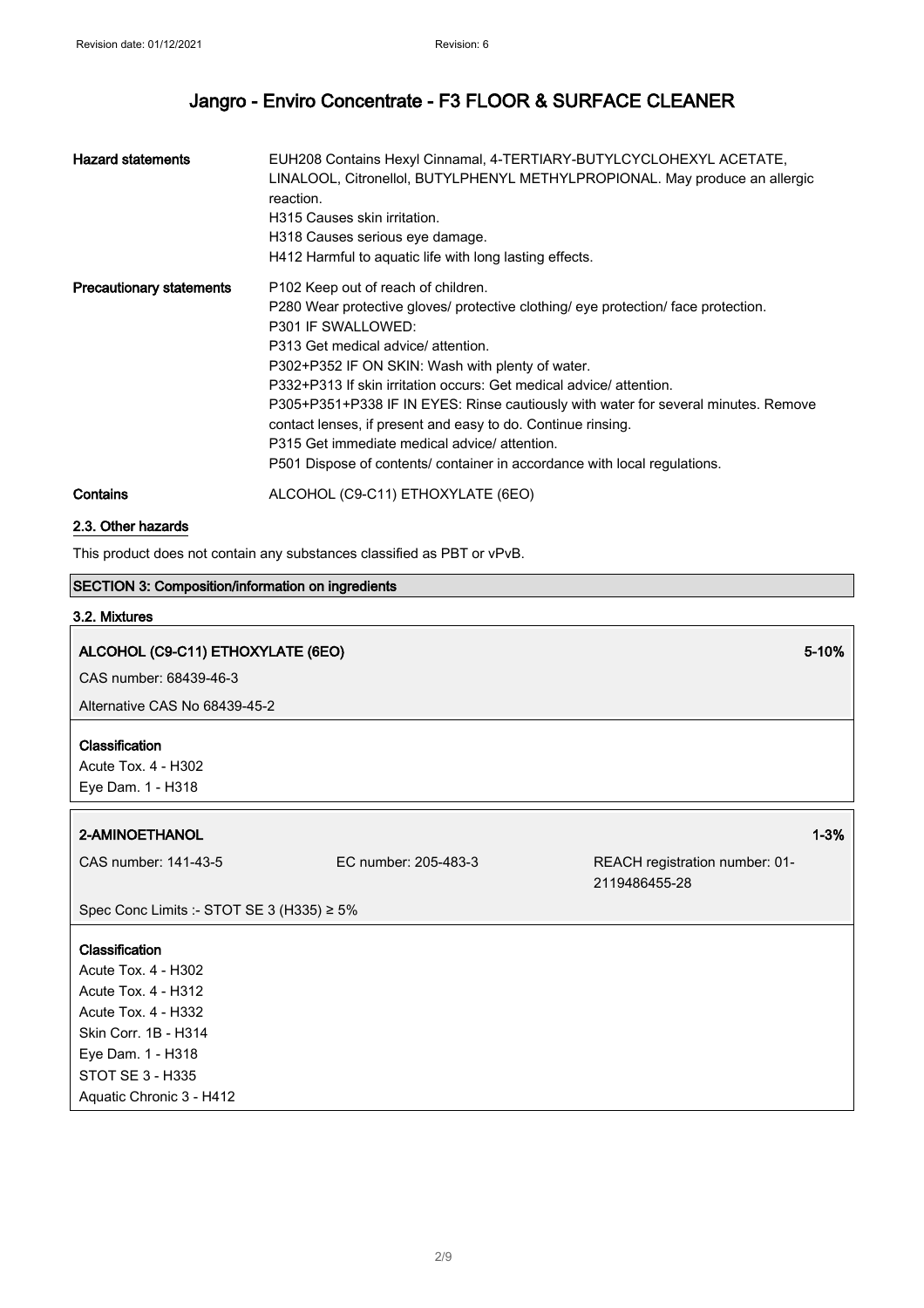| <b>Hexyl Cinnamal</b><br>CAS number: 101-86-0<br>M factor (Acute) = $1$                                                             | $0.1 - 1%$<br>EC number: 202-983-3 |
|-------------------------------------------------------------------------------------------------------------------------------------|------------------------------------|
| Classification<br>Skin Sens. 1 - H317<br>Aquatic Acute 1 - H400<br>Aquatic Chronic 2 - H411                                         |                                    |
| Citronellol<br>CAS number: 106-22-9                                                                                                 | $0.1 - 1%$<br>EC number: 203-375-0 |
| Classification<br>Skin Irrit. 2 - H315<br>Eye Irrit. 2 - H319<br>Skin Sens. 1B - H317                                               |                                    |
| BUTYLPHENYL METHYLPROPIONAL<br>CAS number: 80-54-6                                                                                  | $0.1 - 1%$<br>EC number: 201-289-8 |
| Classification<br>Acute Tox. 4 - H302<br>Skin Irrit. 2 - H315<br>Skin Sens. 1 - H317<br>Repr. 2 - H361f<br>Aquatic Chronic 3 - H412 |                                    |
| <b>LINALOOL</b><br>CAS number: 78-70-6                                                                                              | $0.1 - 1%$<br>EC number: 201-134-4 |
| Classification<br>Skin Irrit. 2 - H315<br>Eye Irrit. 2 - H319<br>Skin Sens. 1B - H317                                               |                                    |
| 4-Tertiary-Butylcyclohexyl Acetate                                                                                                  | $0.1 - 1%$<br>EC number: 250-954-9 |
| CAS number: 32210-23-4<br>Classification<br>Skin Sens. 1B - H317                                                                    |                                    |
| Geraniol<br>CAS number: 106-24-1                                                                                                    | < 0.1%<br>EC number: 203-377-1     |
| Classification<br>Skin Irrit. 2 - H315<br>Eye Dam. 1 - H318<br>Skin Sens. 1 - H317                                                  |                                    |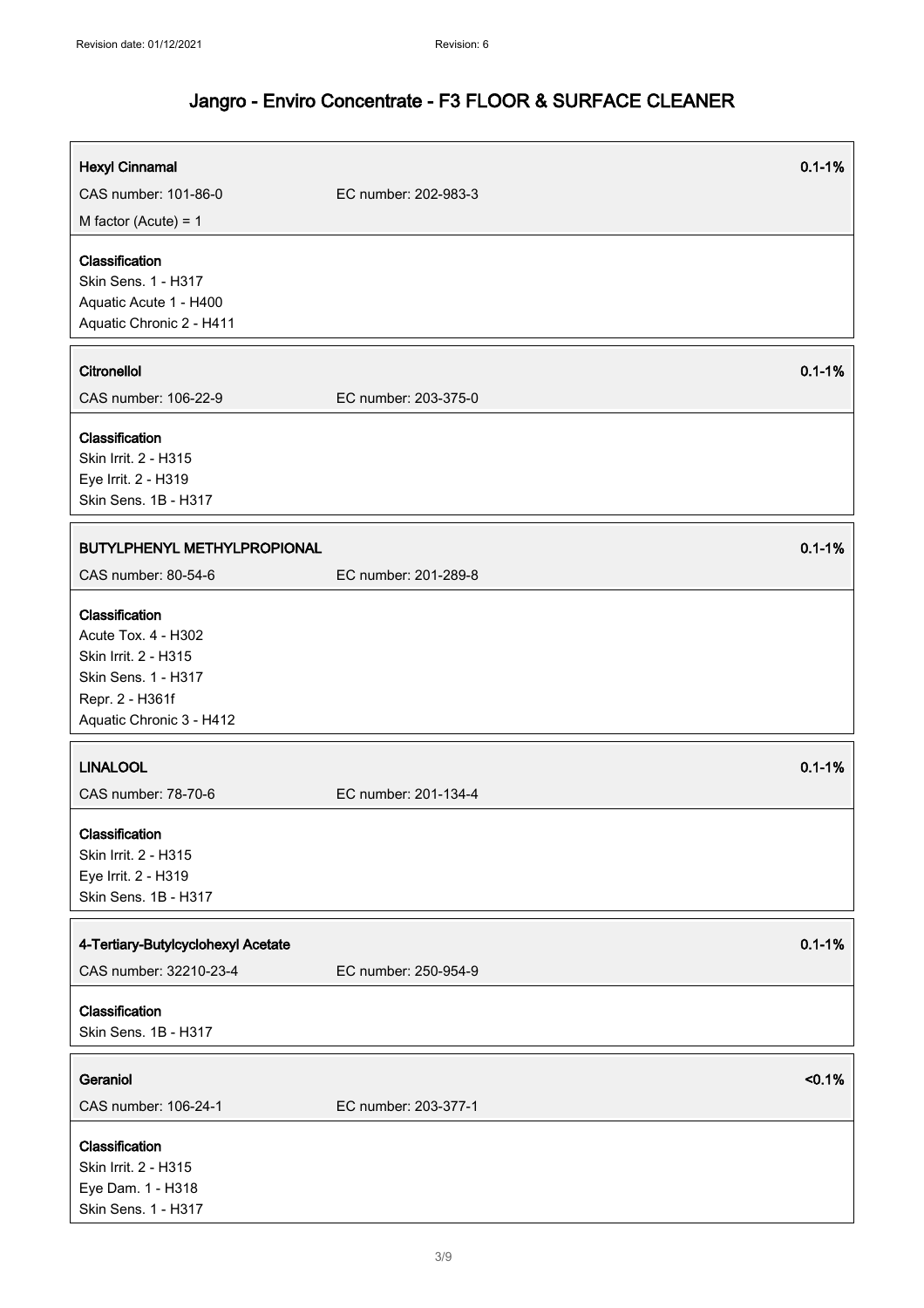The Full Text for all R-Phrases and Hazard Statements are Displayed in Section 16.

| <b>SECTION 4: First aid measures</b>                       |                                                                                                                                                                                                                                                |  |  |
|------------------------------------------------------------|------------------------------------------------------------------------------------------------------------------------------------------------------------------------------------------------------------------------------------------------|--|--|
| 4.1. Description of first aid measures                     |                                                                                                                                                                                                                                                |  |  |
| Inhalation                                                 | Unlikely route of exposure as the product does not contain volatile substances. If spray/mist<br>has been inhaled, proceed as follows. Move affected person to fresh air and keep warm and<br>at rest in a position comfortable for breathing. |  |  |
| Ingestion                                                  | Do not induce vomiting. Give plenty of water to drink. Get medical attention.                                                                                                                                                                  |  |  |
| <b>Skin contact</b>                                        | Wash with plenty of water.                                                                                                                                                                                                                     |  |  |
| Eye contact                                                | Rinse immediately with plenty of water. Remove any contact lenses and open eyelids wide<br>apart. Continue to rinse. Get medical attention immediately.                                                                                        |  |  |
|                                                            | 4.2. Most important symptoms and effects, both acute and delayed                                                                                                                                                                               |  |  |
| <b>General information</b>                                 | The severity of the symptoms described will vary dependent on the concentration and the<br>length of exposure.                                                                                                                                 |  |  |
| Inhalation                                                 | Irritation of nose, throat and airway.                                                                                                                                                                                                         |  |  |
| Ingestion                                                  | May cause discomfort if swallowed.                                                                                                                                                                                                             |  |  |
| <b>Skin contact</b>                                        | Causes skin irritation. Prolonged skin contact may cause redness and irritation.                                                                                                                                                               |  |  |
| Eye contact                                                | Severe irritation, burning and tearing. Prolonged contact causes serious eye and tissue<br>damage.                                                                                                                                             |  |  |
|                                                            | 4.3. Indication of any immediate medical attention and special treatment needed                                                                                                                                                                |  |  |
| Notes for the doctor                                       | Treat symptomatically.                                                                                                                                                                                                                         |  |  |
| <b>SECTION 5: Firefighting measures</b>                    |                                                                                                                                                                                                                                                |  |  |
| 5.1. Extinguishing media                                   |                                                                                                                                                                                                                                                |  |  |
| Suitable extinguishing media                               | The product is not flammable. Use fire-extinguishing media suitable for the surrounding fire.                                                                                                                                                  |  |  |
| 5.2. Special hazards arising from the substance or mixture |                                                                                                                                                                                                                                                |  |  |
| Specific hazards                                           | Thermal decomposition or combustion products may include the following substances:<br>Irritating gases or vapours.                                                                                                                             |  |  |
| 5.3. Advice for firefighters                               |                                                                                                                                                                                                                                                |  |  |
| Special protective equipment<br>for firefighters           | Wear positive-pressure self-contained breathing apparatus (SCBA) and appropriate protective<br>clothing.                                                                                                                                       |  |  |
| <b>SECTION 6: Accidental release measures</b>              |                                                                                                                                                                                                                                                |  |  |
|                                                            | 6.1. Personal precautions, protective equipment and emergency procedures                                                                                                                                                                       |  |  |
| <b>Personal precautions</b>                                | Wear protective clothing, gloves, eye and face protection. For personal protection, see<br>Section 8.                                                                                                                                          |  |  |
| 6.2. Environmental precautions                             |                                                                                                                                                                                                                                                |  |  |
| <b>Environmental precautions</b>                           | Spillages or uncontrolled discharges into watercourses must be reported immediately to the<br>Environmental Agency or other appropriate regulatory body.                                                                                       |  |  |
| 6.3. Methods and material for containment and cleaning up  |                                                                                                                                                                                                                                                |  |  |
| Methods for cleaning up                                    | Small Spillages: Flush away spillage with plenty of water. Large Spillages: Contain and<br>absorb spillage with sand, earth or other non-combustible material. Collect and place in<br>suitable waste disposal containers and seal securely.   |  |  |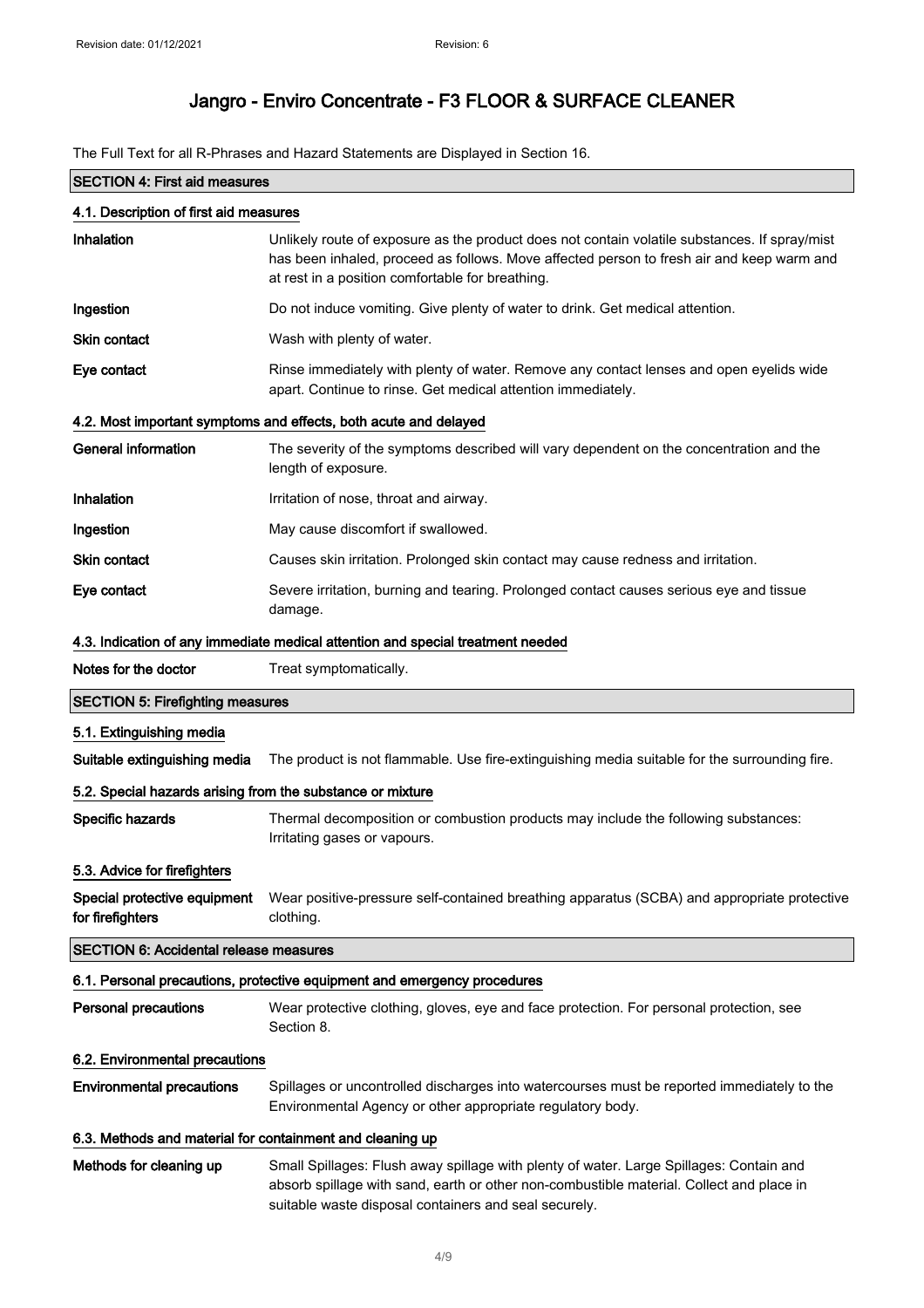## 6.4. Reference to other sections

Reference to other sections For personal protection, see Section 8.

| <b>SECTION 7: Handling and storage</b>                                       |                                                                                                                                        |  |
|------------------------------------------------------------------------------|----------------------------------------------------------------------------------------------------------------------------------------|--|
| 7.1. Precautions for safe handling                                           |                                                                                                                                        |  |
| Usage precautions                                                            | Wear protective clothing, gloves, eye and face protection.                                                                             |  |
|                                                                              | 7.2. Conditions for safe storage, including any incompatibilities                                                                      |  |
| Storage precautions                                                          | Keep only in the original container in a cool, well-ventilated place. Store away from the<br>following materials: Oxidising materials. |  |
| 7.3. Specific end use(s)                                                     |                                                                                                                                        |  |
| Specific end use(s)                                                          | The identified uses for this product are detailed in Section 1.2.                                                                      |  |
| Usage description                                                            | See Product Information Sheet & Label for detailed use of this product.                                                                |  |
| <b>SECTION 8: Exposure controls/Personal protection</b>                      |                                                                                                                                        |  |
| 8.1. Control parameters                                                      |                                                                                                                                        |  |
| Occupational exposure limits                                                 |                                                                                                                                        |  |
| 2-AMINOETHANOL                                                               |                                                                                                                                        |  |
| Short-term exposure limit (15-minute): WEL 3 ppm 7.6 mg/m <sup>3</sup><br>Sk | Long-term exposure limit (8-hour TWA): WEL 1 ppm 2.5 mg/m <sup>3</sup>                                                                 |  |

WEL = Workplace Exposure Limit. Sk = Can be absorbed through the skin.

#### 8.2. Exposure controls

## Protective equipment

| Appropriate engineering<br>controls | Not applicable.                                                       |
|-------------------------------------|-----------------------------------------------------------------------|
| Eye/face protection                 | Wear eye protection.                                                  |
| Hand protection                     | Wear protective gloves. (Household rubber gloves.)                    |
| Other skin and body<br>protection   | Wear appropriate clothing to prevent any possibility of skin contact. |
| <b>Respiratory protection</b>       | Respiratory protection not required.                                  |

## SECTION 9: Physical and chemical properties

## 9.1. Information on basic physical and chemical properties

| Appearance                      | Clear liquid.                     |
|---------------------------------|-----------------------------------|
| Colour                          | Dark, Green,                      |
| Odour                           | Fresh.                            |
| рH                              | pH (concentrated solution): 11.05 |
| Melting point                   | $-1^{\circ}$ C                    |
| Initial boiling point and range | 100°C @ 760 mm Hg                 |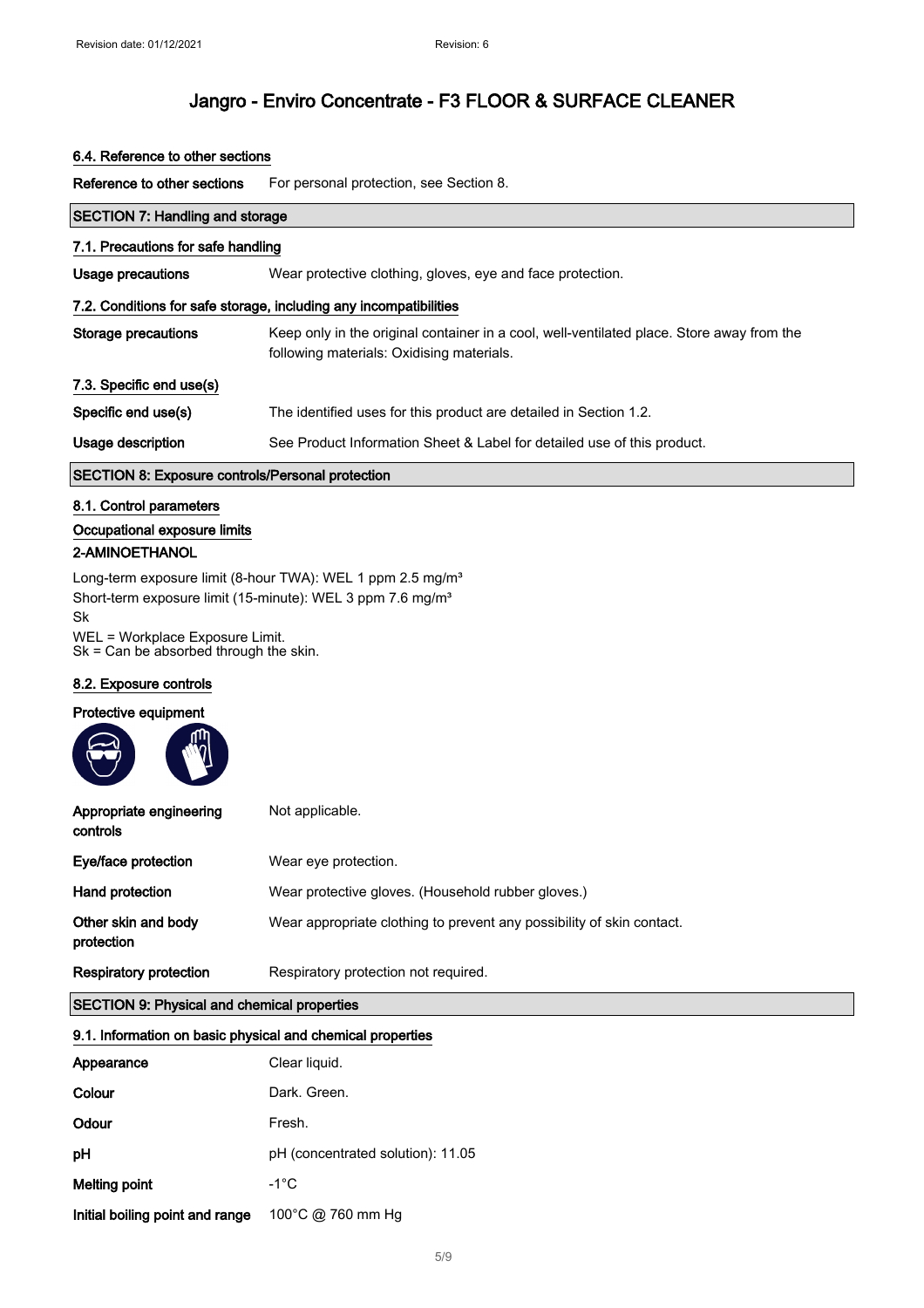| Flash point                                                           | Boils without flashing.                                                                                                                                                                                                                                                                  |
|-----------------------------------------------------------------------|------------------------------------------------------------------------------------------------------------------------------------------------------------------------------------------------------------------------------------------------------------------------------------------|
| <b>Relative density</b>                                               | 1.008 @ 20°C                                                                                                                                                                                                                                                                             |
| Solubility(ies)                                                       | Soluble in water.                                                                                                                                                                                                                                                                        |
| 9.2. Other information                                                |                                                                                                                                                                                                                                                                                          |
| Other information                                                     | None.                                                                                                                                                                                                                                                                                    |
| <b>SECTION 10: Stability and reactivity</b>                           |                                                                                                                                                                                                                                                                                          |
| 10.1. Reactivity                                                      |                                                                                                                                                                                                                                                                                          |
| Reactivity                                                            | There are no known reactivity hazards associated with this product.                                                                                                                                                                                                                      |
| 10.2. Chemical stability                                              |                                                                                                                                                                                                                                                                                          |
| <b>Stability</b>                                                      | No particular stability concerns.                                                                                                                                                                                                                                                        |
| 10.3. Possibility of hazardous reactions                              |                                                                                                                                                                                                                                                                                          |
| Possibility of hazardous<br>reactions                                 | See sections 10.1, 10.4 & 10.5                                                                                                                                                                                                                                                           |
| 10.4. Conditions to avoid                                             |                                                                                                                                                                                                                                                                                          |
| <b>Conditions to avoid</b>                                            | There are no known conditions that are likely to result in a hazardous situation.                                                                                                                                                                                                        |
| 10.5. Incompatible materials                                          |                                                                                                                                                                                                                                                                                          |
| Materials to avoid                                                    | No specific material or group of materials is likely to react with the product to produce a<br>hazardous situation.                                                                                                                                                                      |
| 10.6. Hazardous decomposition products                                |                                                                                                                                                                                                                                                                                          |
| Hazardous decomposition<br>products                                   | No known hazardous decomposition products.                                                                                                                                                                                                                                               |
| <b>SECTION 11: Toxicological information</b>                          |                                                                                                                                                                                                                                                                                          |
| 11.1. Information on toxicological effects                            |                                                                                                                                                                                                                                                                                          |
| <b>Toxicological effects</b>                                          | We have not carried out any animal testing for this product. Any ATE figures quoted below are<br>from Toxicity Classifications that have been carried out using ATE (Acute Toxicity Estimate)<br>Calculation Method using LD50 or ATE figures provided by the Raw Material Manufacturer. |
| Other health effects                                                  | Low oral toxicity, but ingestion may cause irritation of the gastro-intestinal tract.                                                                                                                                                                                                    |
| Acute toxicity - oral                                                 |                                                                                                                                                                                                                                                                                          |
| Notes (oral LD <sub>50</sub> )                                        | Based on available data the classification criteria are not met.                                                                                                                                                                                                                         |
| ATE oral (mg/kg)                                                      | 14,473.68                                                                                                                                                                                                                                                                                |
| Acute toxicity - dermal                                               |                                                                                                                                                                                                                                                                                          |
| Notes (dermal LD <sub>50</sub> )                                      | Based on available data the classification criteria are not met.                                                                                                                                                                                                                         |
| ATE dermal (mg/kg)                                                    | 111,111.11                                                                                                                                                                                                                                                                               |
| Acute toxicity - inhalation                                           |                                                                                                                                                                                                                                                                                          |
| Notes (inhalation LC <sub>50</sub> )<br>ATE inhalation (vapours mg/l) | Based on available data the classification criteria are not met.<br>1,111.11                                                                                                                                                                                                             |
|                                                                       |                                                                                                                                                                                                                                                                                          |
| <b>SECTION 12: Ecological information</b>                             |                                                                                                                                                                                                                                                                                          |

Ecotoxicity Not regarded as dangerous for the environment.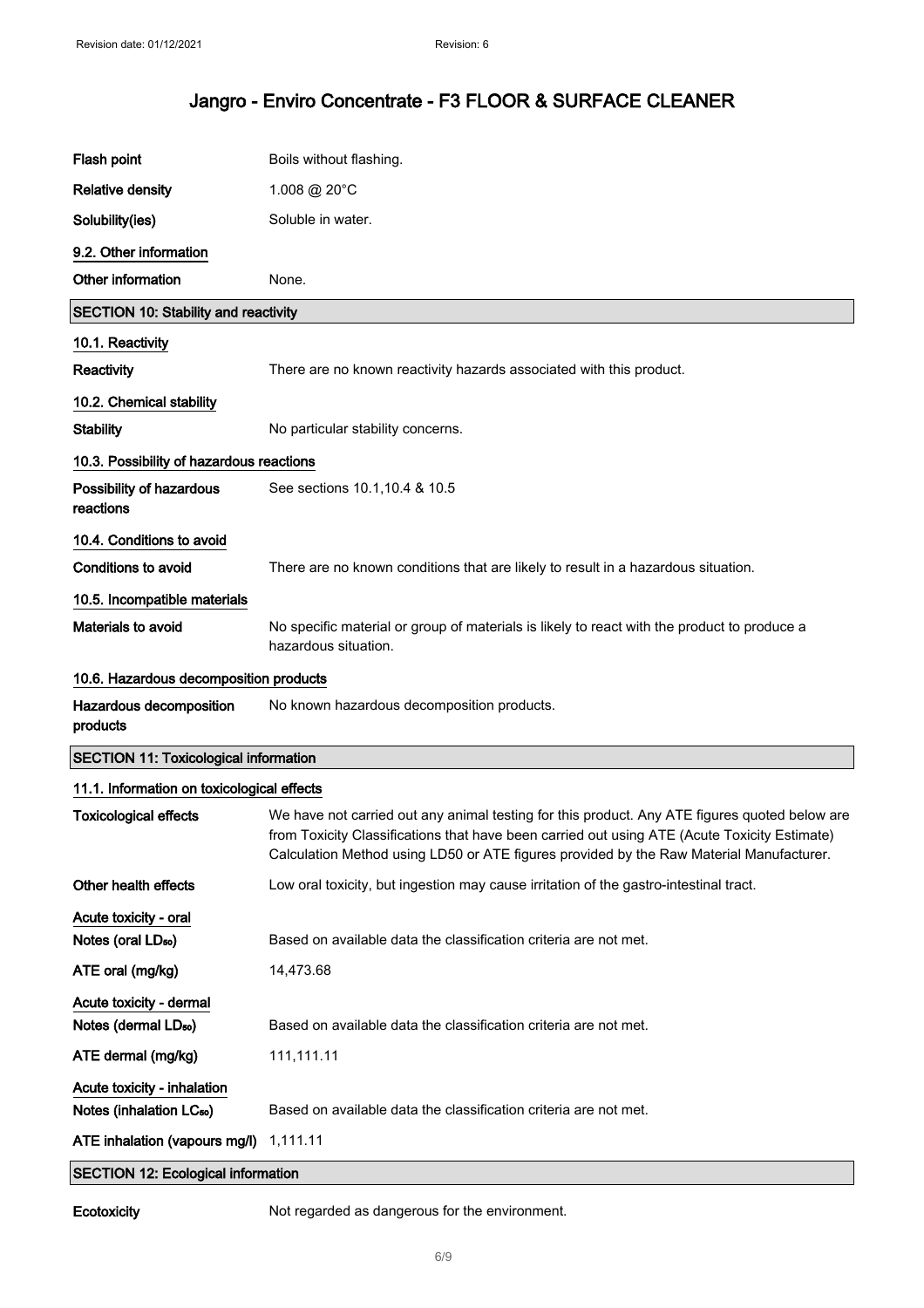| 12.1. Toxicity                                                                                 |                                                                                                                                                                                                                                                                                  |  |
|------------------------------------------------------------------------------------------------|----------------------------------------------------------------------------------------------------------------------------------------------------------------------------------------------------------------------------------------------------------------------------------|--|
| <b>Toxicity</b>                                                                                | We have not carried out any Aquatic testing, therefore we have no Aquatic Toxicity Data<br>specifically for this product. The Aquatic Toxicity Data, where provided by the raw material<br>manufacturer for ingredients with aquatic toxicity, can be made available on request. |  |
| 12.2. Persistence and degradability                                                            |                                                                                                                                                                                                                                                                                  |  |
| Persistence and degradability                                                                  | The surfactant(s) contained in this product complies(comply) with the biodegradability criteria<br>as laid down in Regulation (EC) No. 648/2004 on detergents. and UK Regulation: SI 2020 No.<br>1617 "The Detergents (Amendment) (EU Exit) Regulations 2020".                   |  |
| 12.3. Bioaccumulative potential                                                                |                                                                                                                                                                                                                                                                                  |  |
| <b>Bioaccumulative potential</b>                                                               | The product does not contain any substances expected to be bioaccumulating.                                                                                                                                                                                                      |  |
| 12.4. Mobility in soil                                                                         |                                                                                                                                                                                                                                                                                  |  |
| <b>Mobility</b>                                                                                | Not known.                                                                                                                                                                                                                                                                       |  |
| 12.5. Results of PBT and vPvB assessment                                                       |                                                                                                                                                                                                                                                                                  |  |
| Results of PBT and vPvB<br>assessment                                                          | This product does not contain any substances classified as PBT or vPvB.                                                                                                                                                                                                          |  |
| 12.6. Other adverse effects                                                                    |                                                                                                                                                                                                                                                                                  |  |
| <b>SECTION 13: Disposal considerations</b>                                                     |                                                                                                                                                                                                                                                                                  |  |
| 13.1. Waste treatment methods                                                                  |                                                                                                                                                                                                                                                                                  |  |
| <b>Disposal methods</b>                                                                        | Discharge used solutions to drain. Small amounts (less than 5 Litres) of unwanted product<br>may be flushed with water to sewer. Larger volumes must be sent for disposal as special<br>waste. Rinse out empty container with water and consign to normal waste.                 |  |
| <b>SECTION 14: Transport information</b>                                                       |                                                                                                                                                                                                                                                                                  |  |
| General                                                                                        | Not classified for Transport.                                                                                                                                                                                                                                                    |  |
| 14.1. UN number<br>Not applicable.                                                             |                                                                                                                                                                                                                                                                                  |  |
| 14.2. UN proper shipping name<br>Not applicable.                                               |                                                                                                                                                                                                                                                                                  |  |
| 14.3. Transport hazard class(es)<br>Not regulated.                                             |                                                                                                                                                                                                                                                                                  |  |
| 14.4. Packing group<br>Not applicable.                                                         |                                                                                                                                                                                                                                                                                  |  |
| 14.5. Environmental hazards                                                                    |                                                                                                                                                                                                                                                                                  |  |
| Environmentally hazardous substance/marine pollutant<br>No.                                    |                                                                                                                                                                                                                                                                                  |  |
| 14.6. Special precautions for user                                                             |                                                                                                                                                                                                                                                                                  |  |
| Not applicable.                                                                                |                                                                                                                                                                                                                                                                                  |  |
|                                                                                                | 14.7. Transport in bulk according to Annex II of MARPOL and the IBC Code                                                                                                                                                                                                         |  |
| Transport in bulk according to Not applicable.<br>Annex II of MARPOL 73/78<br>and the IBC Code |                                                                                                                                                                                                                                                                                  |  |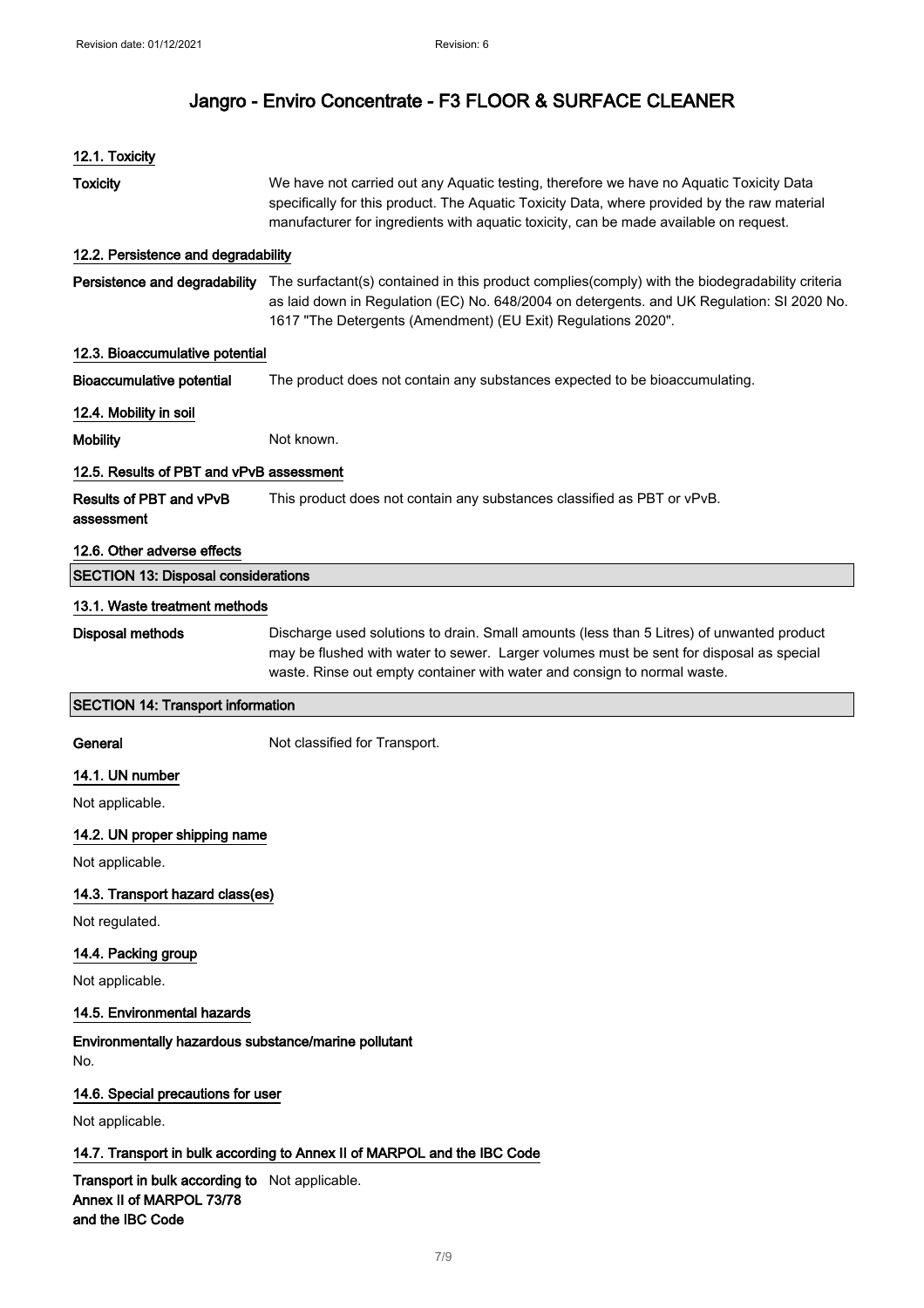## SECTION 15: Regulatory information

|                       | 15.1. Safety, health and environmental regulations/legislation specific for the substance or mixture                                                                                                                                                                                                                                         |
|-----------------------|----------------------------------------------------------------------------------------------------------------------------------------------------------------------------------------------------------------------------------------------------------------------------------------------------------------------------------------------|
| <b>EU</b> legislation | Safety Data Sheet prepared in accordance with EU Regulation: "REACH Commission<br>Regulation (EU) No 2015/830 (which amends Regulation (EC) No 453/2010 & 1907/2006)."<br>and UK Regulation: "SI 2020 No. 1577 - The REACH etc. (Amendment etc.) (EU Exit)<br>Regulations 2020".                                                             |
|                       | The product is as classified under - EU GHS: CLP - "Regulation (EC) No 1272/2008<br>classification, labelling & packaging of substances & mixtures." and UK GHS: "SI 2020 No.<br>1567 - The Chemicals (Health and Safety) and Genetically Modified Organisms (Contained<br>Use) (Amendment etc.) (EU Exit) Regulations 2020.".               |
|                       | Ingredients are listed with classification under - EU GHS: CLP - "Regulation (EC) No<br>1272/2008 classification, labelling & packaging of substances & mixtures." and UK GHS: "SI<br>2020 No. 1567 - The Chemicals (Health and Safety) and Genetically Modified Organisms<br>(Contained Use) (Amendment etc.) (EU Exit) Regulations 2020.". |

## 15.2. Chemical safety assessment

No chemical safety assessment has been carried out as not applicable as this product is a mixture.

## SECTION 16: Other information

| Abbreviations and acronyms<br>used in the safety data sheet                   | PBT: Persistent, Bioaccumulative and Toxic substance.<br>vPvB: Very Persistent and Very Bioaccumulative.<br>ATE: Acute Toxicity Estimate.<br>REACH: Registration, Evaluation, Authorisation and Restriction of Chemicals Regulation<br>(EC) No 1907/2006.<br>GHS: Globally Harmonized System.<br>Spec Conc Limits = Specific Concentration Limits.              |
|-------------------------------------------------------------------------------|-----------------------------------------------------------------------------------------------------------------------------------------------------------------------------------------------------------------------------------------------------------------------------------------------------------------------------------------------------------------|
| <b>Classification abbreviations</b><br>and acronyms                           | Acute Tox. = Acute toxicity<br>Aquatic Chronic = Hazardous to the aquatic environment (chronic)<br>Eye Dam. = Serious eye damage<br>Eye Irrit. = Eye irritation<br>Repr. = Reproductive toxicity<br>Skin Corr. = Skin corrosion<br>Skin Irrit. = Skin irritation<br>Skin Sens. = Skin sensitisation<br>STOT SE = Specific target organ toxicity-single exposure |
| Key literature references and<br>sources for data                             | Material Safety Data Sheet, Miscellaneous manufacturers. CLP Class - Table 3.1 List of<br>harmonised classification and labelling of hazardous substances. ECHA - C&L Inventory<br>database.                                                                                                                                                                    |
| <b>Classification procedures</b><br>according to Regulation (EC)<br>1272/2008 | Calculation Method.                                                                                                                                                                                                                                                                                                                                             |
| <b>Revision comments</b>                                                      | SDS re-issued after a 3 year old SDS Review.                                                                                                                                                                                                                                                                                                                    |
| <b>Revision date</b>                                                          | 01/12/2021                                                                                                                                                                                                                                                                                                                                                      |
| <b>Revision</b>                                                               | 6                                                                                                                                                                                                                                                                                                                                                               |
| <b>SDS</b> status                                                             | The Hazard Statements listed below in this Section No 16 relate to the Raw Materials<br>(Ingredients) in the Product (as listed in Section 3) and NOT the product itself. For the Hazard<br>Statements relating to this Product see Section 2.                                                                                                                  |